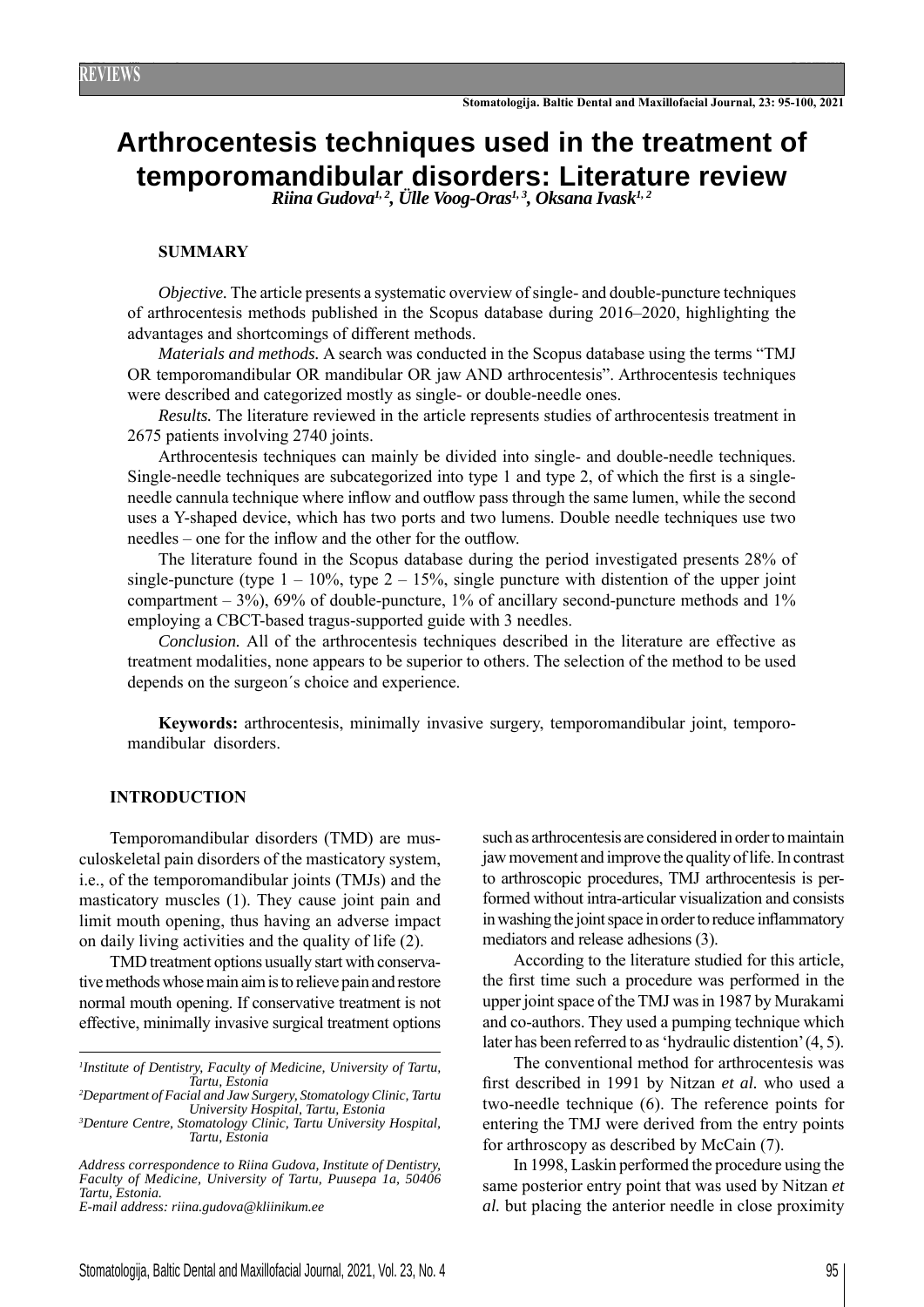(3–4 mm) parallel to the posterior one. In his view, arthrocentesis did not require access to the anterior recess of the joint and such a placement had the advantage of being easier to perform (8).

In 2009, Alkan and Kilic introduced automatedirrigation arthrocentesis of the TMJ – essentially, this represents double-puncture arthrocentesis with one of the needles connected to a surgical implant motor. The modification resulted in higher hydraulic pressure in the joint and a shorter duration of the procedure (9).

Arthrocentesis can also be performed with only one needle. Single-needle arthrocentesis with a three-way stopcock was described by Alstergren *et al.* in 1995 (10).

To gain stable access to the TMJ and to make the procedure more tolerable for the patient, singleneedle techniques were developed further (11). In 2008, Guarda-Nardini reported using a single needle with a single port and, in 2009, Rehman and Hall used the Shepard cannula, which has two ports (11, 12). In 2015, Şentürk and Cambazoğlu classified arthrocentesis methods into single- and double-puncture ones with single-puncture methods subcategorized as type 1 and type 2 (13). Single-needle techniques use one puncture point and a single needle, while double-needle techniques use two puncture points and two needles. The subcategorization of single-needle techniques reflects differences in the number of needle ports and lumens. The introduction of arthrocentesis was almost immediately followed by reports of various means being employed to visualize the TMJ during the procedure. In 1991, Nabeith and Speculand were the first to use ultrasonograhpy (US; 14). In 2006, Honda and Bjørnland described a technique for puncturing the upper temporomandibular joint space with the aid of cone beam computed tomography (CBCT; 15).

In 2020, a network meta-analysis was published of randomized clinical trials of treatments of arthrogenous TMDs. The analysis concluded that pain relief and mouth opening improvements were achieved faster by intraarticular injections, arthrocentesis and arthroscopy than by conservative treatment methods and recommended the use of minimally invasive procedures (including arthrocentesis) as a first-line surgical treatment in TMD cases prior to or simultaneously with conservative methods (16).

The aim of this study is to provide a systematic overview of single- and double-puncture techniques of arthrocentesis as described in the Scopus database in 2016–2020.

# **MATERIALS AND METHODS**

A search was conducted in the Scopus database for articles published in the English language during the years 2016–2020 using the terms "TMJ OR temporomandibular OR mandibular OR jaw AND arthrocentesis". The

initial number of articles returned by the search was 135. The titles of the articles were then screened to identify those describing the use of arthrocentesis as the main or a supplementary treatment method. Studies using cadavers or animals were excluded. A further body of articles that was excluded consisted of 23 meta-analyses, systematic reviews or reviews. Additionally, 30 articles were left out due to various reasons: 27 did not contain information about the use of arthrocentesis methods or were not freely available, 1 was a book chapter and 2 described technical tools related to arthrocentesis.

The final number of articles that qualified for this study was 59.

# **RESULTS**

The articles analyzed in the study describe the administration of arthrocentesis treatment to a total of 2675 patients and 2740 joints. Not all of the articles reported a breakdown of the patient sample by gender. In all studies described in the articles, arthrocentesis was performed according to surgical requirements under local anesthesia. For the most part, the techniques employed in the studies may be categorized as single- or double-puncture methods. Some of the techniques employed extra visualization by radiologic means such as US, CBCT or computed tomography (CT). The material included 28% of single-puncture (type  $1 - 10\%$ , type 2 – 15%, single puncture with distention of the upper joint compartment  $-3\%$ , 69% of double-puncture, 1% of ancillary second-puncture methods and 1% employing a CBCT-based tragus-supported guide with 3 needles. Radiological imaging methods were used in 8% of the studies. A schematic diagram shows all arthrocentesis techniques described in the material (Figure).

## **TMJ reference points**

The most often used references for entering the temporomandibular joint were the Holmlund-Hellsing line (HH-line) and certain points related to it. The HHline or tragus-to-lateral-canthus line is an imaginary line from the lateral canthus of the eye to the midtragus of the ear. The usual entry points are those at the 10-2 and 20-10 locations. The 10-2 point is 10 mm from the tragus of the ear and 2 mm below the HH-line and correlates with the posterior recess in the glenoid fossa. The 20-10 point is 20 mm from the tragus of the ear and 10 mm below the HH-line, corresponding to the prominence of the articular eminence (17).

The material also includes certain variations (Table).

## **Single-puncture techniques**

Type 1 subcategory of single-puncture techniques consists in inserting a single-needle can-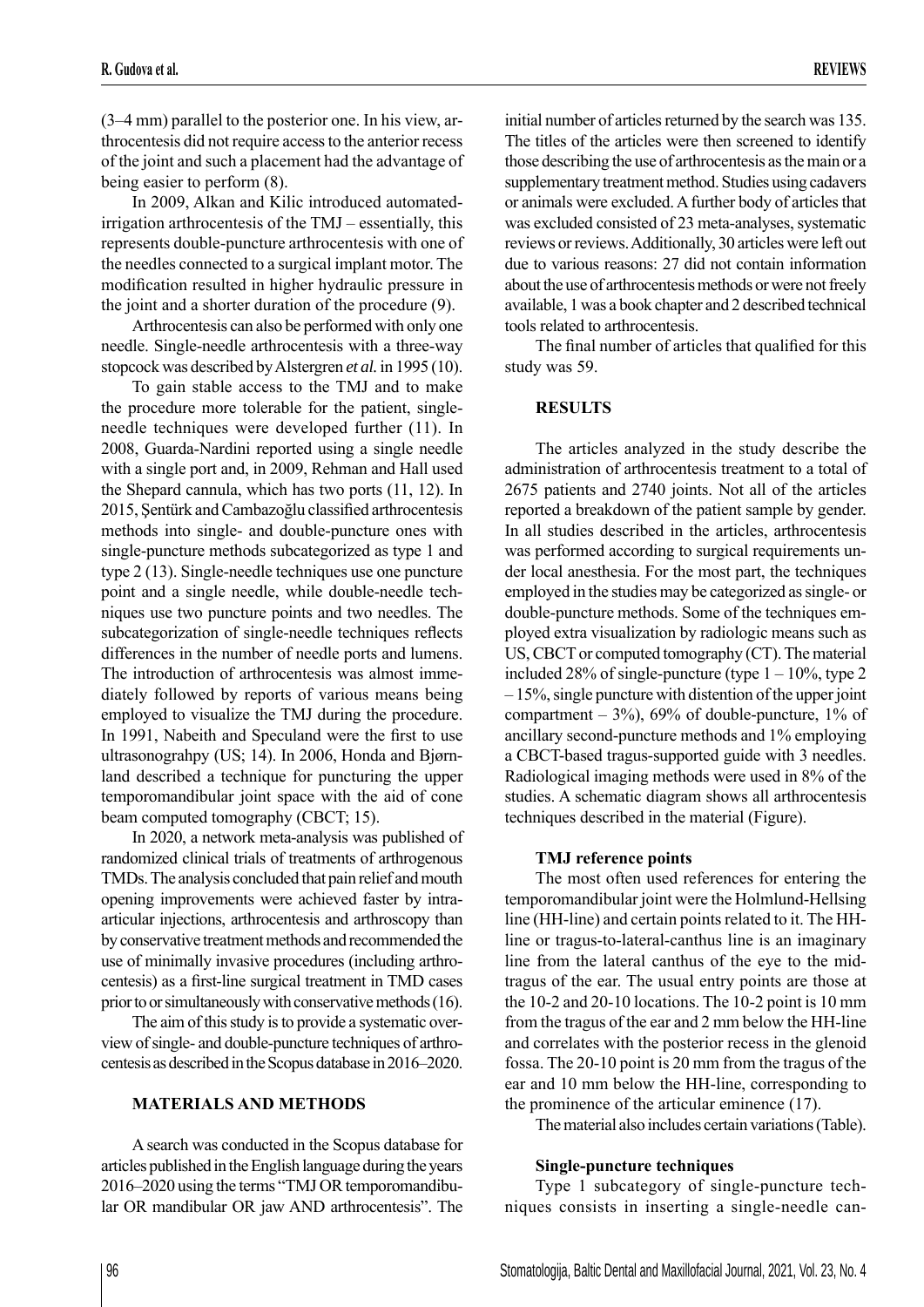

A single-needle hydraulic distention technique of the upper compartment of the TMJ was performed by Grossmann *et al.* in 2017. They injected 4 ml of fluid into the TMJ, removed the syringe and the needle and instructed the patients to perform opening and lateral movements with the TMJ to release the adhesions that had formed in the joint  $(5)$ .

Single-needle type 2 arthrocentesis represents a modification of the basic single-needle technique. Different options using the type 2 principle have been employed, for example those using the Shepard

**Fig.** TMJ arthrocentesis techniques published in the Scopus database in 2016–2020

nula that uses the same lumen for both inflow and outflow, while type 2 employs a Y-shaped device which has two ports and two lumens (11, 24, 25). A comparison of single-puncture type 1, single-puncture type 2 and double-puncture techniques conducted by Sentürk *et al.* found single-puncture type 2 arthrocentesis to be easier to perform and less time-consuming (21). In contrast, a study by Bayramoğlu and Tozoğlu reported equal effectiveness and tolerability in respect of single-puncture type 1 and double-puncture arthrocentesis performed as part of the study (26).

A single-puncture type 1 technique using a threeway stopcock performed by Ivask *et al.* also showed good results. A 19-gauge needle was inserted into the posterior space of the upper compartment of the TMJ. A three-way stopcock was connected to the needle and two syringes to the stopcock. Arthrocentesis was performed using a push-and-pull method. The equivalence of inflow and outflow was ensured by using syringes of equal volume (27).

cannula or a modified double-lumen single-barrel needle (12, 28). For instance, Mun *et al.* made their device from two 18-gauge needles which were bent to form the shape of the letter "Y", with the bevels facing each other (29).

Variations have also been reported for type 2 single-needle arthrocentesis. In 2016, Skármeta *et al.* described a technique that used a single peripheral intravenous cannula through which a needle matching the inner diameter of the cannula tube was inserted to introduce the solution. When the needle was retracted slightly (3–4 mm, to lie level with the tip of the cannula), the cannula tube allowed the solution to flow out (30). In 2017, Nagori *et al.* described a similar technique, in which they used parts of two peripheral intravenous catheters of different gauges, with the larger catheter tube providing an outflow port and the needle of the smaller cannula an inflow port  $(31)$ .

## **Double-puncture techniques**

Double-puncture techniques dominated in the material. They consisted in inserting a needle into the superior joint space at the glenoid fossa and injecting a solution for distending the joint space. A second needle was then inserted into the area of articular eminence. One of the needles functioned as the inflow and the other as the outflow  $(6, 32)$ .

| Author                                                           | First entry point (mm)    |                              | Second entry point (mm)   |                                    |
|------------------------------------------------------------------|---------------------------|------------------------------|---------------------------|------------------------------------|
|                                                                  | In front of<br>the tragus | <b>Below the</b><br>HH-line* | In front of<br>the tragus | <b>Below the</b><br><b>HH-line</b> |
| Holmlund and Hellsing (1985; 17)                                 | 10                        |                              | 20                        | 10                                 |
| Hanci et al. (2016; 18)                                          | 10                        |                              | 20                        | 6                                  |
| De Barros Melo <i>et al.</i> $(2017; 19)$                        | 10                        | 0.5                          | 20                        |                                    |
| Laskin (2018; 20)                                                | 10                        | 2                            | $13 - 14$                 | 2                                  |
| Sentürk et al. (2018; 21), Santagata et<br><i>al.</i> (2020; 22) | 10                        | 2                            |                           | 2                                  |
| Bas et al. (2019; 23)                                            | 10                        |                              | 20                        |                                    |

\* – Holmlund-Hellsing line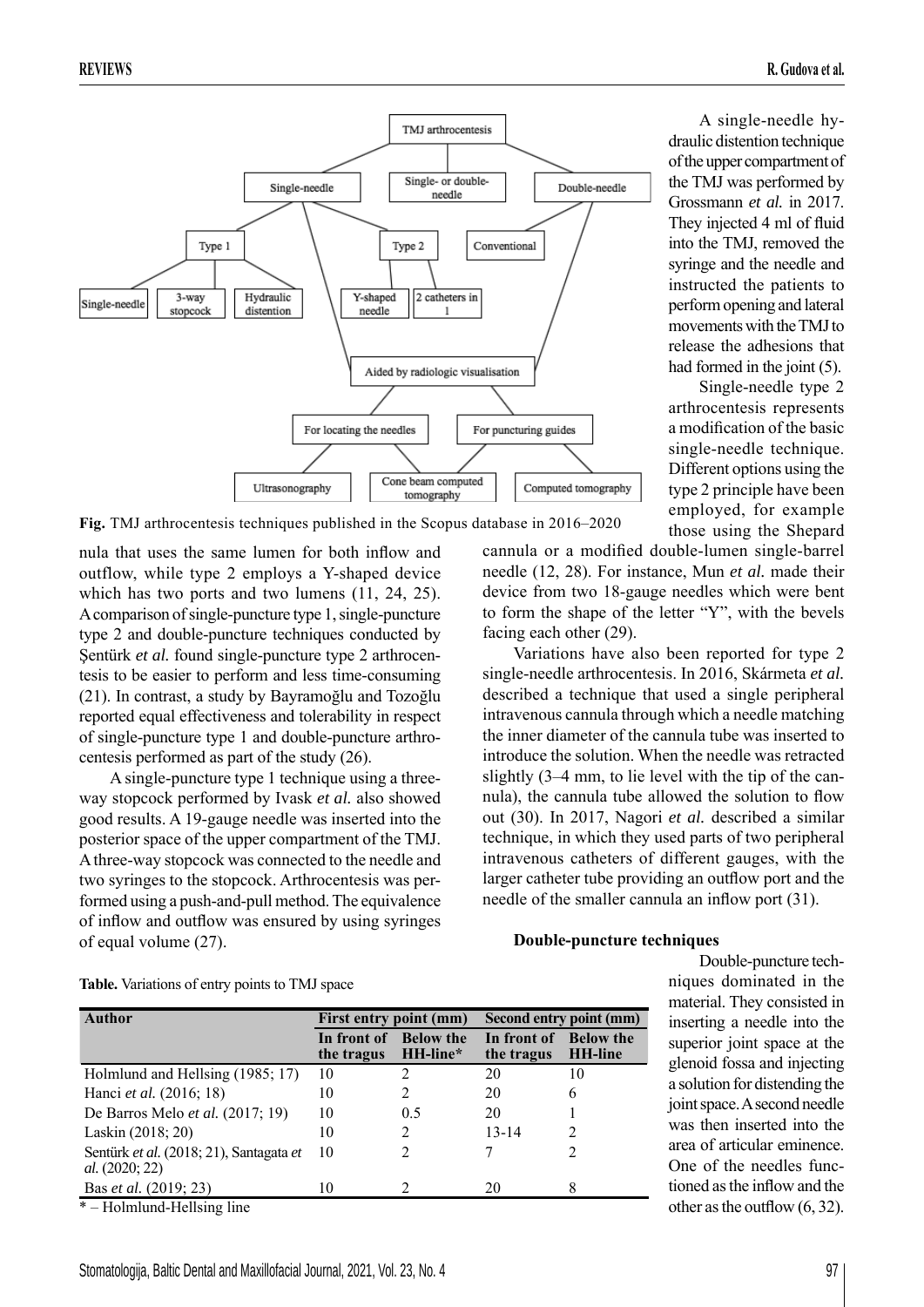Double-needle arthrocentesis technique has proven effective either with or without the use of additional medications. Cömert Kiliç and Güngörmüş used double-needle arthrocentesis to compare administrations of platelet-rich plasma and hyaluronic acid and Bergstrand *et al.* used the same technique to compare the effects of basic arthrocentesis (without administration of medications to the TMJ) and of arthrocentesis with administration of hyaluronic acid. Neither of the studies reported any difference in terms of the effects of the treatment modalities compared (33, 34).

#### **Ancillary second-puncture techniques**

Park *et al.* described a technique for distending the upper joint space. Preparation for the procedure was performed as usual – two insertion points were marked, one on the articular fossa and the other on the articular eminence, respectively 1 and 2 cm in front of the tragus along the canthal-tragal line. The needle of a syringe was inserted into the upper joint space and about 2 ml of normal saline solution injected to distend the joint. If resistance in the joint was high, a second needle was inserted. 30–50 ml of normal saline was used for lavage. To increase joint space, the patient's mandible was manipulated along the vertical axis (35).

#### **Arthrocentesis with radiologic visualization**

Radiologic visualization can be used with single as well as double-needle techniques.

Ultrasonography can be of assistance when locating the upper joint space of the TMJ and inserting a needle for arthrocentesis. Two different techniques with US guidance have been described: double puncture and single puncture with a modified double-lumen single-barrel needle (36, 28, 37).

Cone beam computed tomography has also been used for making TMJ puncturing guides. Gocmen *et al.* used CBCT to design a tragus-supported punction guide. The position of the needles was verified by US (38). Mahmoud *et al.* used CT scanning to design a puncture guide for the inflow and outflow needles. Access to temporomandibular superior joint space was verified clinically and arthroscopically (39).

#### **DISCUSSION**

All arthrocentesis methods described in the 2016–2020 material selected for study from the Scopus database are effective as treatment modalities for reducing pain, improving jaw function and raising the patient's quality of life. Our review of the articles describing the methods revealed only minimal differences between single- and double-puncture techniques.

A meta-analysis published in 2020 by Monteiro *et al.* showed that single- and double-puncture techniques

had no difference in respect of maximal mouth opening achieved. Double-needle arthrocentesis was assessed as slightly better in terms of pain reduction (40). The same conclusion was reached in a systematic review of different types of arthrocentesis techniques by Nagori *et al.* (41). The reason may lie in the fact that, as a surgical procedure, arthrocentesis is less invasive than other treatment methods and, in addition to being effective in terms of reduction of the pain caused by the patient's condition, itself involves relatively little pain – regardless of which modification of the technique is used.

Some studies claimed that single-needle arthrocentesis was technically easier to perform than the double-needle technique (42, 43). Introducing a single needle could make the joint space more easily accessible, taking into account the fact that inflammatory disease may lead to severe narrowing of the TMJ compartment and may render it very difficult, even for an experienced surgeon, to insert two needles.

It has been proposed in the material that techniques involving a single puncture are more tolerable for the patient  $(11)$  – the insertion of only one needle into an already pain-sensitive joint may be less stressful and easier to bear psychologically.

On the other hand, the use of a single-needle singlelumen technique results in higher pressure and more irritation in the joint space (44). In cases of chronic inflammatory disease, the absence of a separate outflow conduit may further increase the pressure in the TMJ and cause more pain and discomfort for the patient.

In contrast, the studies by Manfredini *et al.* and Guarda-Nardini *et al.* found no difference in the tolerability of single- as opposed to double-needle arthrocentesis (45, 44).

The presence of an outflow can have an impact on the time required for the procedure. Single-needle arthrocentesis could take more time or lead to a reduction in the amount of lavage solution used. Attempts to optimize procedure duration are likely to influence the amount of the solution used to irrigate the joint. Single-puncture arthrocentesis was found by Talaat *et al.* to reduce the duration of the procedure (42), while Bayramoğlu *et al.* found in their study that the opposite was the case (26). A study by Kaneyama *et al.* found that in order to remove inflammatory agents such as bradykinin, 300–400 ml of fluid must be irrigated through the TMJ (46). We support the opinion that 200 ml of irrigation fluid is sufficient to achieve this purpose, but find that such an amount can be difficult to achieve with type 1 single-puncture technique because it does not allow for a simultaneous outflow.

Pasqual *et al.* compared the conventional doublepuncture technique with single-needle upper joint space distention (47) and found that the double-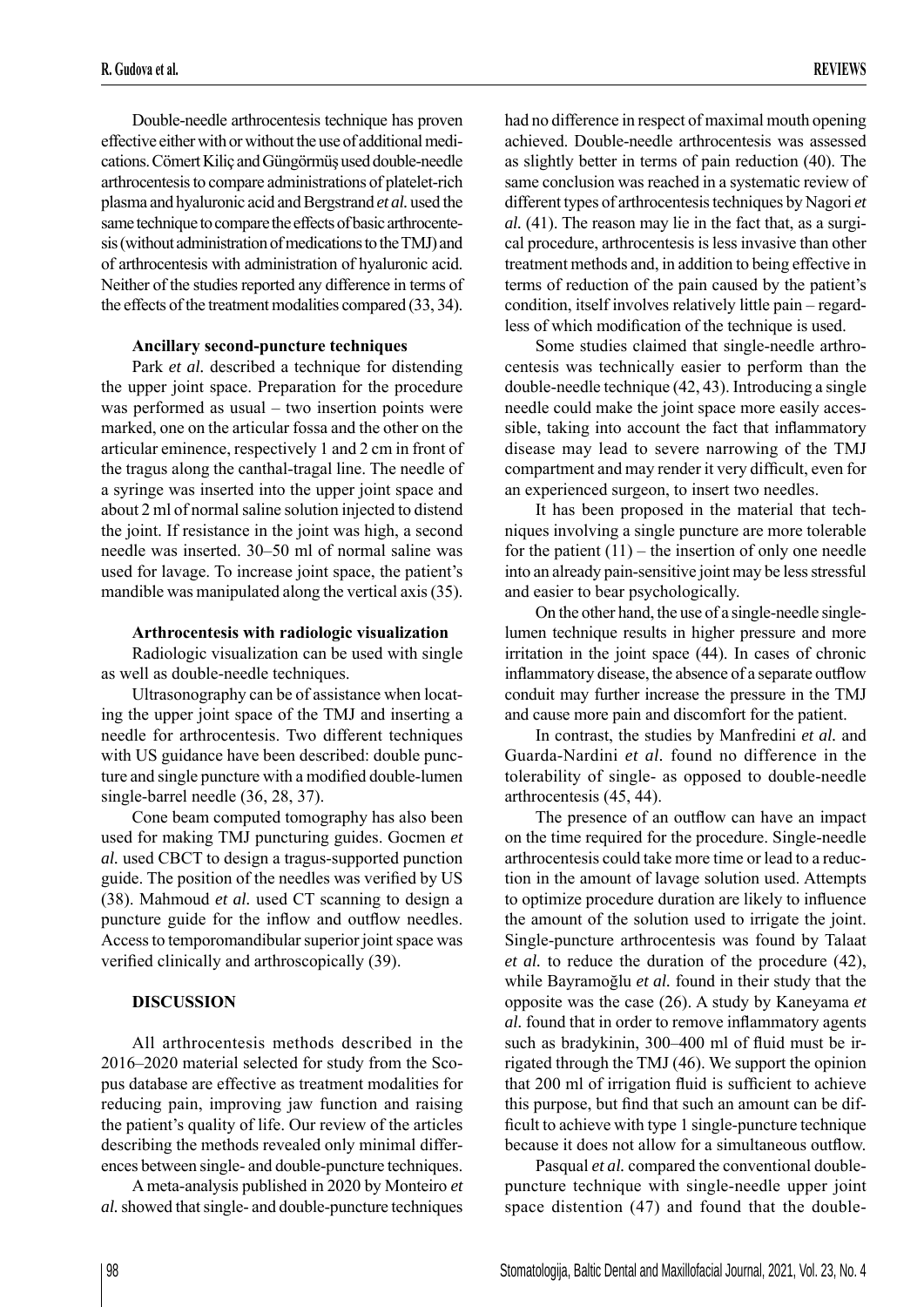puncture technique allows for more effective irrigant effusion. Due to the pressure created in the upper joint space, double-puncture techniques could be more effective for releasing the adhesions of chronic inflammation. On the other hand, in cases of severe fibrosis in the joint space, inserting the second needle may prove complicated. Several attempts to introduce the second needle – at a location close to the path of the facial nerve  $(11)$  – may give rise to complications. In cases where fibrous adhesions are overwhelming the joint compartment, other surgical methods should be considered as treatment modalities.

To simplify the procedure – especially for less experienced surgeons – in addition to single-needle puncture techniques, Laskin's  $(8)$  modification of the double-needle technique should be considered. In Laskin's view, TMJ arthrocentesis can be performed without accessing the anterior recess of the joint – which might prove difficult to achieve because of the narrow conditions. A study comparing double-needle arthrocentesis with conventional needle placement as suggested by Nitzan *et al.* (6) and with parallel needle placement as suggested by Laskin (8) found the latter to be less time-consuming and easier to perform (48).

In conclusion, none of the arthrocentesis techniques described in the material stands out as clearly superior to others. As studies comparing single- and double-needle arthrocentesis techniques are heteroge-

neous in terms of factors such as the sample of patients, the arthrocentesis protocol followed, the medications used during the procedure, etc., to date only a few overview studies have been published. It is still not clear which arthrocentesis technique should be preferred. Single-puncture techniques were developed to make the procedure simpler and smoother. Nevertheless, they also have their shortcomings. Although none of the techniques described in the material can be recommended as clearly superior over others in terms of reduction of pain and restoration of maximum mouth opening, arthrocentesis as a method has proved effective. The particular technique to be used is for the surgeon to decide, having regard to the greater wellbeing of the patient.

# **CONCLUSION**

Systematic overview of the single- and doublepuncture techniques of arthrocentesis described in the 2016–2020 material selected for this study from the Scopus database shows no evidential superiority of one over the other. The selection of the method used depends on the surgeon´s choice and experience.

## **STATEMENT OF CONFLICTS OF INTEREST**

The authors state no conflict of interest.

# **REFERENCES**

- 1. Klasser GD, Goulet J-P, De Laat A, Manfredini D. Diagnostic Classification of Orofacial Pain. In De Leeuw R, Klasser GD, editors. Orofacial pain: Guidelines for assessment, diagnosis, and management. 5th ed. Chicago: Quintessence; 2013. p. 47–57.
- 2. Jagur O, Kull M, Leibur E, Kallikorm R, Lember M, Voog-Oras Ü. The associations of TMJ pain and bone characteristics on the activities of daily living. *Open J Stomatol* 2012;2(04):237-43.
- 3. Barkin S, Weinberg S. Internal derangements of the temporomandibular joint: the role of arthroscopic surgery and arthrocentesis. *J Can Dent Assoc* 2000;66(4):199-203.
- 4. Murakami KI, Iizuka T, Matsuki M, Ono T. Recapturing the persistent anteriorly displaced disk by mandibular manipulation after pumping and hydraulic pressure to the upper joint cavity of the temporomandibular joint. *Cranio* 1987;5(1):17-24.
- 5. Grossmann E, Guilherme Vargas Pasqual P, Poluha RL, Iwaki LCV, Iwaki Filho L, Setogutti ÊT. Single-needle arthrocentesis with upper compartment distension versus conventional two-needle arthrocentesis: randomized clinical trial. *Pain Res Manag* 2017;2017:2435263.
- 6. Nitzan DW, Dolwick MF, Martinez GA. Temporomandibular joint arthrocentesis: a simplified treatment for severe, limited mouth opening. *J Oral Maxillofac Surg* 1991;49:1163-70.
- 7. McCain JP. Arthroscopy of the human temporomandibular joint. J Oral Maxillofac Surg. 1988;46(8):648-655.
- 8. Laskin DM. Needle placement for arthrocentesis. *J Oral*

*Maxillofac Surg* 1998;56(7):907.

- 9. Alkan A, Kilic E. A new approach to arthrocentesis of the temporomandibular joint. *Int J Oral Maxillofac Surg*  $2009;38(1):85-6.$
- 10. Alstergren P, Appelgren A, Appelgren B, Kopp S, Lundeberg T, Theodorsson E. Determination of temporomandibular joint fluid concentrations using vitamin B12 as an internal standard. *Eur J Oral Sci* 1995;103(4):214-8.
- 11. Guarda-Nardini L, Manfredini D, Ferronato G. Arthrocentesis of the temporomandibular joint: a proposal for a single-needle technique. *Oral Surg Oral Med Oral Pathol Oral Radiol Endod* 2008;106(4):483-6.
- 12. Rehman KU, Hall T. Single needle arthrocentesis. *Br J Oral Maxillofac Surg* 2009 47(5):403-4.
- 13. Şentürk MF, Cambazoğlu M. A new classification for temporomandibular joint arthrocentesis techniques. *Int J Oral Maxillofac Surg* 2015;44:417-8.
- 14. Nabeith YB, Speculand B. Ultrasonography as a diagnostic aid in temporomandibular joint dysfunction: a preliminary investigation. *Int J Oral Maxillofac Surg* 1991;20(3):182-6.
- 15. Honda K, Bjørnland T. Image-guided puncture technique for the superior temporomandibular joint space: value of cone beam computed tomography (CBCT). *Oral Surg Oral Med Oral Pathol Oral Radiol Endod* 2006;102(3):281-286.
- 16. Al-Moraissi EA, Wolford LM, Ellis E 3rd, Neff A. The hierarchy of different treatments for arthrogenous temporomandibular disorders: A network meta-analysis